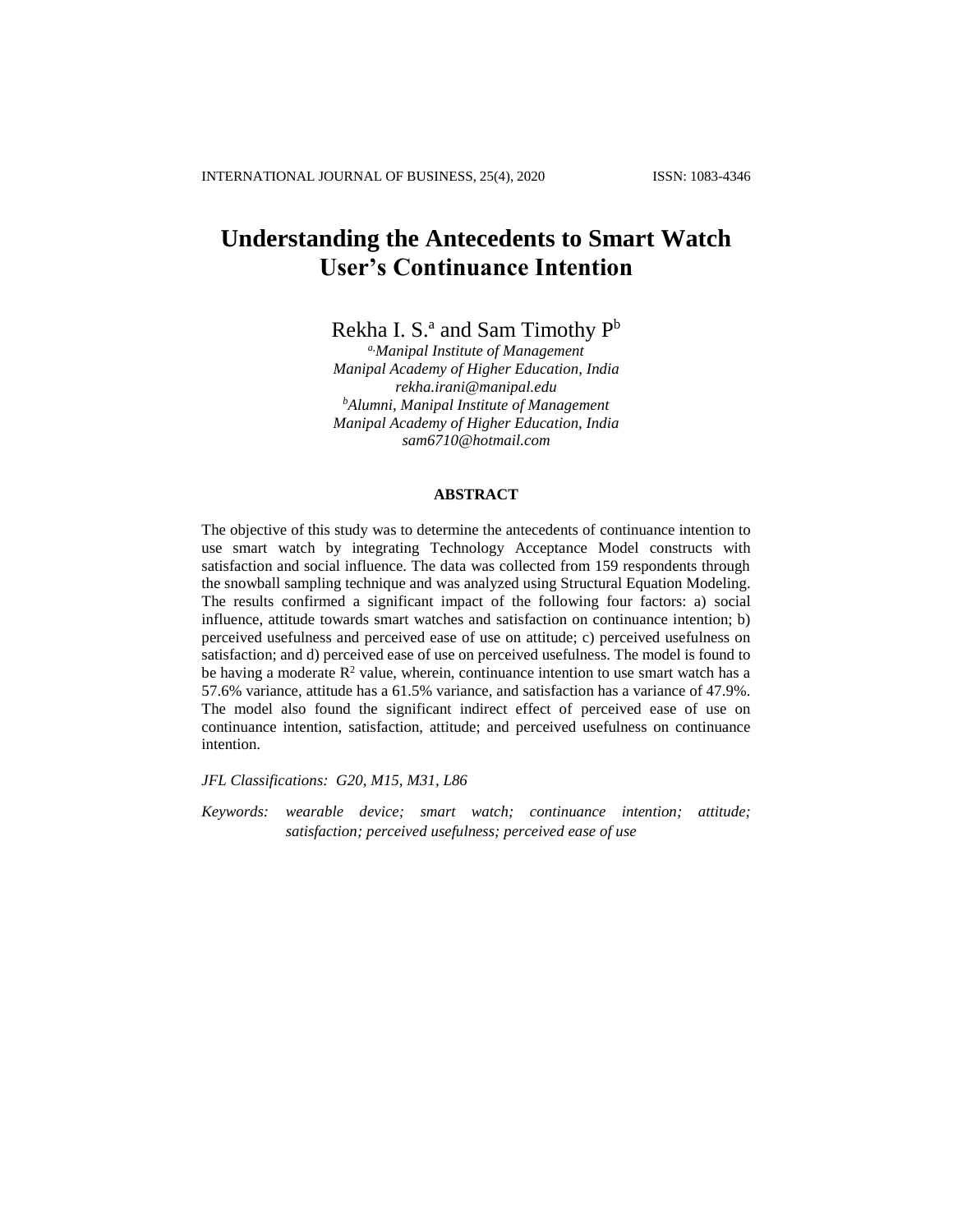#### **I. INTRODUCTION**

Technological advancements have brought about a tremendous change in almost all the sectors of economy, and have paved the way for wearable devices. Numerous technologies introduced in wearable device sector serve different purposes and different segments of the market. The wearable technology finds its applications in healthcare, fitness, consumer electronics, industrial enterprise applications and defense ("Wearable technology market 2019", 2019). One recent study found that the wearable technology has transformed to be more portable, light weighted and fashionable today (Wright and Keith, 2014). This has led to a rise in the number of users who happen to be early adopters of this technology. Smart watches are in the top segment, and the shipment estimate for the year 2019 is 74 million smart watches [\(Draper,](https://www.wearable-technologies.com/author/sal/) 2018), followed by ear-worn devices that are expected to surpass the shipment of smart watches by the year 2022 (Gartner, 2018).

One of the major factors that determine the continuance intention (CI) of these devices is the performance. If it is not addressed properly, the enthusiasm among the users will be short-lived, and will lead to less market for wearable devices. In this paper, we intend to study CI of smart watches due to their benefits and being in the top segment of demand. The CI to use a technology has been empirically tested in earlier studies that are typically based on a different version of the Theory of Planned Behavior (TPB), Technology Acceptance Model (TAM), and Expectation-Confirmation Model (ECM). For smart watches to sustain in the market, it is important that the users of smart watches continue its usage. This kind of study will be of interest not only to academicians but also to the manufacturers and marketers of smart watches, or any other wearable device. Though a large number of studies in the past have been aimed at understanding the CI to use a rising technology, only a few of them focus on wearable technology and on smart watches in particular. This study attempts to integrate the TAM variables with two other factors i.e., satisfaction and social influence, to understand the CI to use smart watches leading to the following research questions:

- 1. What are the antecedents of the users' continuance intention to use smart watches?
- 2. What are the direct and the indirect effects of independent variables on continuance intention to use smart watches?

The following sections elucidate the literature review, methodology, and a detailed discussion on the results and findings of this study, followed by the conclusion.

# **II. LITERATURE REVIEW**

#### **A. Wearable Technology**

The wearable technology integrates electronics and computers into a device, which can be worn by the user. Due to its sensory and scanning features such as biofeedback and tracking of physiological functions, the wearable technology is considered to be more sophisticated than other hand-held technologies (Mehdi and Alharby, 2018). The wearable technology can be classified as wrist wear, headwear, eyewear, neckwear, smart clothing, wearable cameras and implants ("Wearable technology market 2019", 2019).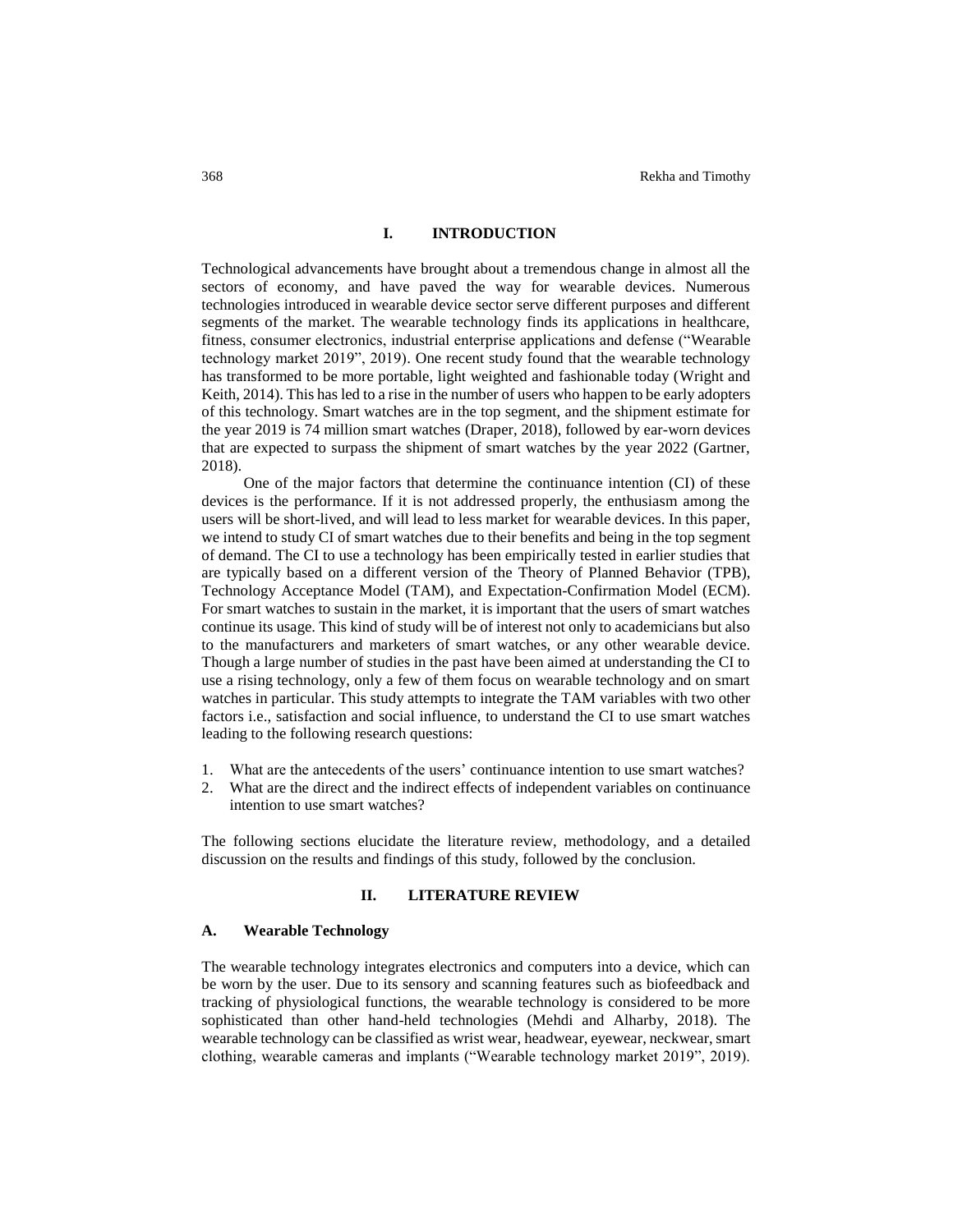Nugroho (2010) defined the shaping factors to evaluate and understand the role of design in wearable technology, such as, size/dimension, power source, heat, device position, durability/resistance, usability, functionality, social connectivity etc.

As major brands like Adidas, Xiaomi, Apple, Google, Fitfit, Samsung, Sony, Nike, Motorola etc., are involved in wearable technology, researchers have investigated the intention of consumers towards wearable devices in the recent studies. Krey et al. (2019) examined the influence of functional and emotional advertising strategy on consumer evaluation and the adoption of smart watches. Nunes and Arruda (2018) analyzed the consumer behavior (through Netnographic study) towards the Google glass. Chang et al. (2016) studied the usage behavior of wearable devices by integrating TAM and tasktechnology fit model by combining it with user and device characteristics, and its subjective norm. The model explained 50.3% of variance in the behavior intention. Kim and Chiu (2019) used Technology Readiness and Acceptance Model to understand the CI to use sports and fitness wearable devices. Technology readiness was found to have a positive correlation with perceived ease of use (PEOU) and perceived usefulness (PU), and the model explained 56.7% variance in intention. Choi and Kim's (2016) model explained 64.3% of variance, which integrated TAM with perceived enjoyment and perceived self-expressiveness. Pal et al. (2018) studied the CI by having 312 participants use smart watches through a research model based on ECM. The model explained 64.8% of variance in CI to smart watches. Chuah et al. (2016) studied the role of usefulness and visibility in adoption of smart watches, and found both to be significant indicators of adoption intention.

## **B. Continuance Intention**

According to Bhattacherjee (2001), CI is the user's intention to continue using the system. It is appropriate to study the usage intention when the respondents are new to a given technology. However, CI is more favorable for the studies where the respondents are already the users of a given technology. Further, from the marketers' point of view, it is important for the product to sustain in the market. Earlier studies on CI were in the area of social media (Praveena and Thomas, 2014; Ofori et al., 2016); learning systems (Ho, 2010; Hsu and Chang, 2013; Wu and Chen, 2017); self-service technologies (Chen et al., 2009); AR applications (Kim et al., 2016); on Mobile commerce (Chong, 2013); Internet banking (Hong et al., 2006; Bhattacherjee, 2001); and wearable devices (Krey et al., 2019; Pal et al., 2018; Chuah et al., 2016); Google glass by Nunes and Arruda 2018, and sports and fitness wearable devices by Kim and Chiu (2019). In this study, we explore CI of users towards smart watches.

# **C. Technology Acceptance Model (TAM)**

TAM is found to be the most popular among the technology adoption models to study the adoption intention or CI to use a technology. The model is presented by (Davis, 1989), which had perceived usefulness (PU) and perceived ease of use (PEOU) as the antecedents of attitude toward behavior and intention.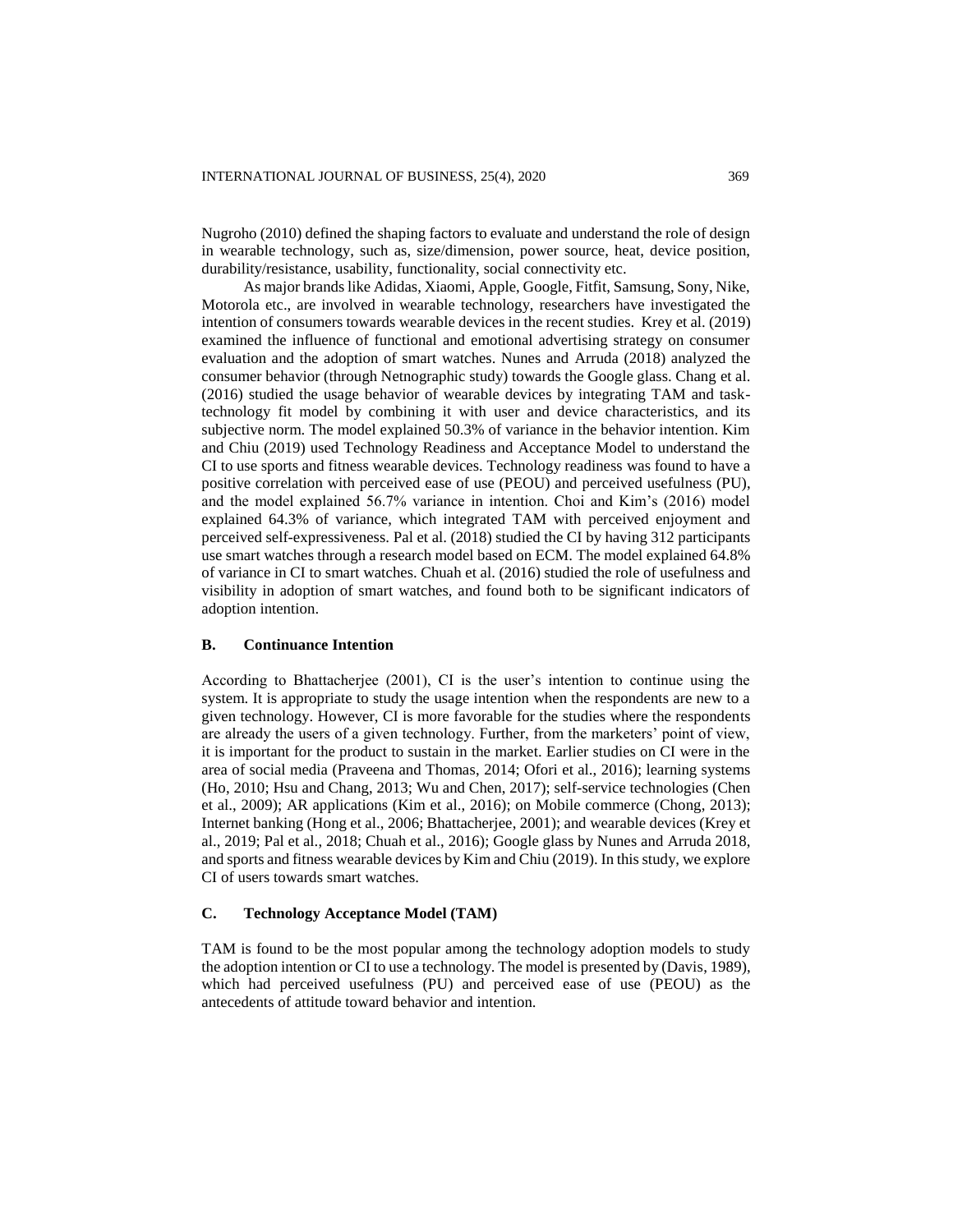## **1. Perceived ease of use and perceived usefulness**

PEOU is defined as, "the degree to which a person believes that using a particular system would be free of effort" (Davis, 1989). TAM has hypothesized the direct positive impact of PEOU on attitude and the indirect positive impact on attitude through PU. Further, TAM has hypothesized a positive direct impact of PU on attitude and intention to use. PU is defined as, "the degree to which a person believes that using a particular system would enhance his or her job performance" (Davis, 1989).

# **2. Attitude toward behavior**

Attitude towards behavior is defined as "an individual's positive or negative feelings about performing the target behavior" (Fishbein and Ajzen, 1975; Davis, 1989). TAM has theorized the positive impact of attitude on intention to use.

## **3. Empirical studies on continuance intention using TAM**

Several studies have applied TAM by integrating it with new antecedents to understand CI to use a given technology. The significant positive impact of PEOU and PU on attitude is confirmed by several recent studies having CI as the dependent variable. A study on CI to use Facebook by Praveena and Thomas (2014) was based on TAM with an additional construct i.e., perceived enjoyment that they found to be the strongest indicator of attitude, with 36% of the variance in CI. Hsu and Chang (2013) added perceived convenience (with PU and PEOU) as one of the determinant of attitude toward use of Moodle and found all three variables to be the significant indicators of attitude, explaining 67% of variance; and attitude in turn had a significant impact on CI, explaining 48% of the variance. In addition, a model proposed by Roca and Gangne (2008), based on Self-Determination Theory (SDT) and TAM, confirmed the positive and significant impact of PU and PEOU on CI. Wu and Chen (2017) integrated TAM, Task-technology Fit (TTF), MOOCs features and social motivation to examine the CI to use MOOCs, and the proposed model had attitude and PU, explaining 95.7% of variance in CI. The positive significant impact of PEOU on PU (defined by TAM) is confirmed from the above studies.

Based on TAM and the above literature, the following hypotheses are stated:

*Hypothesis 1: Perceived usefulness (PU) has a significant impact on attitude towards smart watches (ATT).*

*Hypothesis 2: Perceived ease of use (PEOU) has a significant impact on attitude towards smart watches (ATT).*

*Hypothesis 3: Perceived ease of use (PEOU) has a significant impact on perceived usefulness (PU).*

*Hypothesis 6: Attitude towards smart watches (ATT) has a significant impact on continuance intention (CI).*

# **D. Satisfaction**

According to Oliver (1981), in consumption, context satisfaction was defined as, "the summary psychological state resulting when the emotion surrounding disconfirmed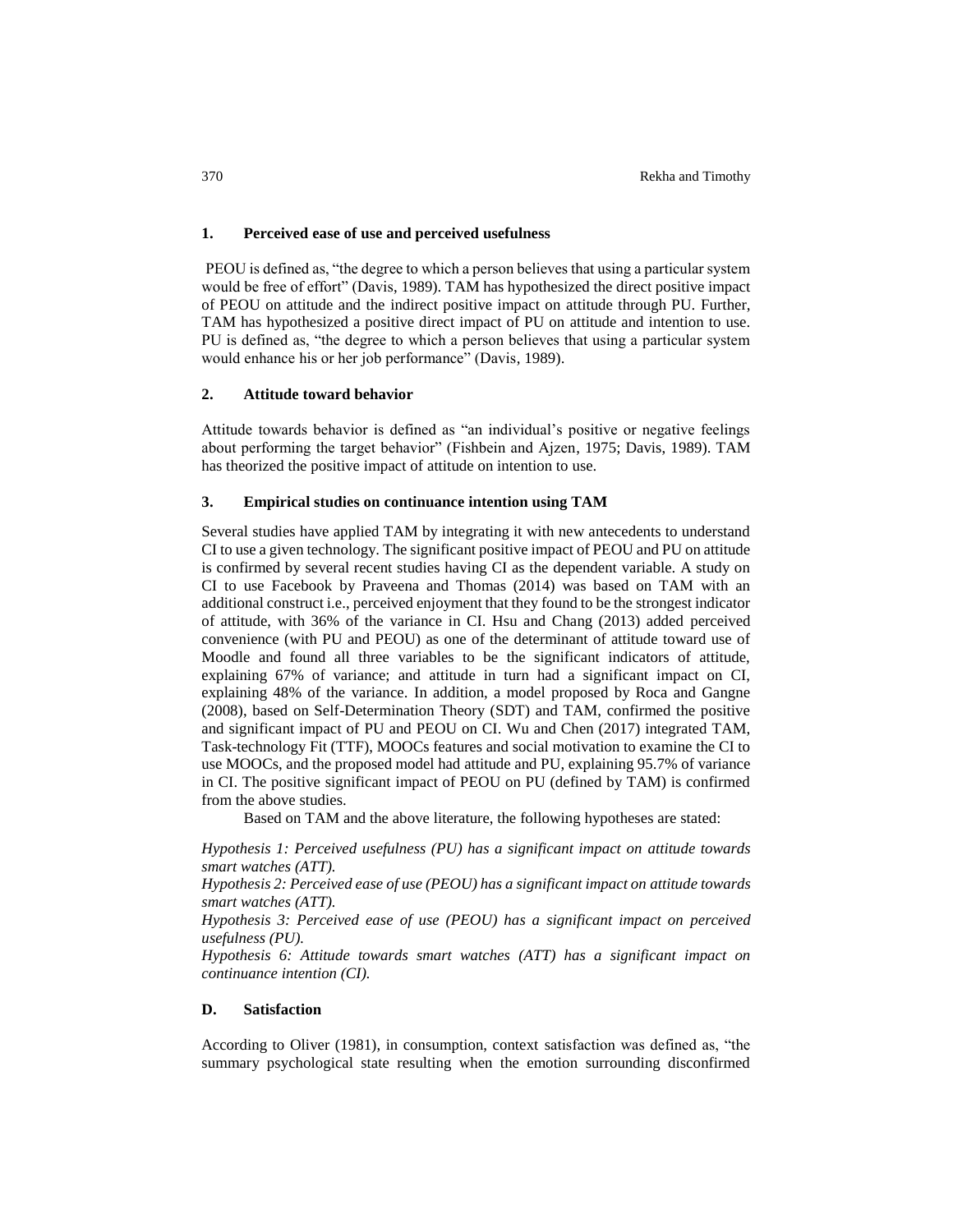expectations is coupled with consumers' prior feelings about the consumption experience". Numerous research works have explored the impact of satisfaction on CI, which are combined with other technology adoption models. Ofori et al. (2016) attempted to examine the role of privacy concern in the CI to use mobile social media. They explored the impact of PE, PEOU, Perceived risk and Perceived enjoyment on satisfaction and found the factors that explained 29.3% of variance in satisfaction; and the impact of perceived risk, privacy concern and satisfaction explained 39.2% of variance in continuance use. Chen et al. (2009) integrated TAM, Theory of Planned Behavior (TPB) and Technology Readiness (TR) in order to predict the CI of the user towards self-service technologies whose findings, PU, PEOU, optimism, and innovation were seen to be significant indicators of satisfaction, explaining 49% of the variance; CI had a variance of 69% explained by satisfaction, optimism, subject norm, and perceived behavioral control. Kim et al. (2016) studied the CI of users of augmented reality application. They found the PU and perceived enjoyment to be 44.1% of variance in satisfaction; and PU and satisfaction explaining 60.4% of variance in CI.

## **E. Expectation-Confirmation Model (ECM)**

ECT proposed by Oliver (1980) is a popular theory in consumer behavior studies in understanding satisfaction or post-purchase behavior of consumers. The theory explains expectation, perceived performance and disconfirmation of beliefs as the antecedents of satisfaction. Chong (2013) added PEOU, perceived cost and perceived enjoyment to ECM to examine the CI of mobile commerce users. Hong et al. (2006) compared three models (ECM-IT, TAM and extended ECM-IT, which is a hybrid model integrating ECM-IT and TAM) in the context of mobile banking, and found the extended ECM-IT to be having the highest explanatory power compared to the other two models. Ho (2010) integrated four models (ECM, TAM, SDM and cognitive model) in an attempt to measure the CI of a user of an e-learning platform. The integrated model found confirmation and PU explaining satisfaction to the extent of 63%; satisfaction, PU and PEOU explaining 66% of variance in attitude; and satisfaction, PU and attitude explaining 69% of variance in CI of users. Yoon and Rolland's (2015) research model was based on the IS continuance model. The model demonstrated 66% of variance in CI explained by subjective norm (SN), PU, satisfaction and perceived enjoyment; and 59.5% of variance in satisfaction is explained by PU, confirmation and perceived enjoyment. Bhattacherjee (2001) found PU and confirmation explaining 33% of variance in satisfaction, while PU and satisfaction together explained 41% of variance in CI. Hence, studies have confirmed that the consumer's repurchase or CI depends on satisfaction obtained from prior use. Based on Section D and E, the following hypotheses are formulated:

*Hypothesis 4: Perceived usefulness (PU) has a significant impact on satisfaction (SAT). Hypothesis 5: Satisfaction (SAT) has a significant impact on continuance intention (CI).*

# **F. Subjective Norm/Social Influence**

Social influence (SI) is defined as "the degree to which an individual perceives that important others believe he or she should use the new system" (Venkatesh et. al., 2003). SI is represented as subjective norm (SN) in other theories like Theory of Reasoned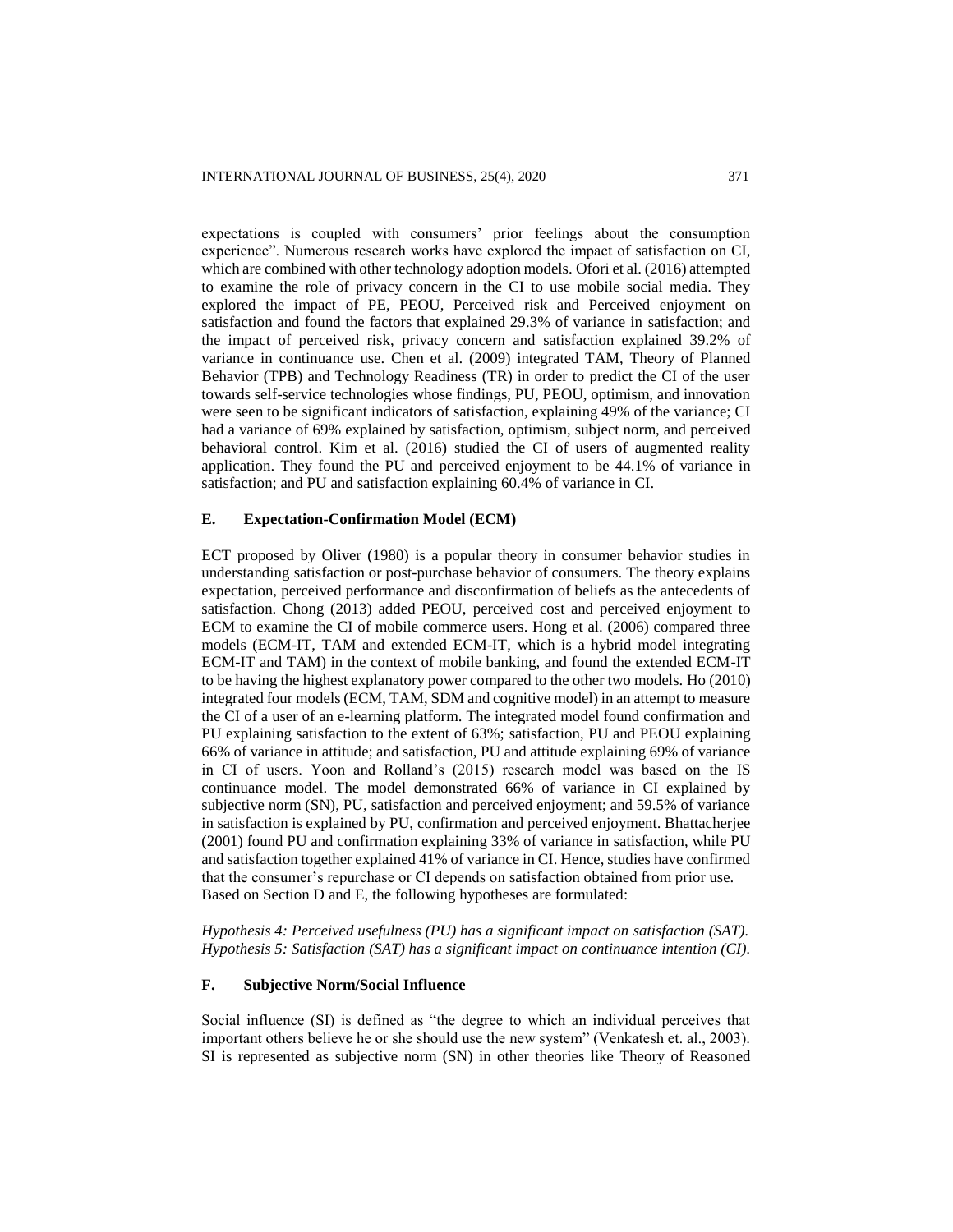Action (TRA), Theory of Planned Behavior (TPB), and C-TAM-TPB (combined TAM and TPB). The direct positive impact of SI on behavior or usage intention is established in the above theories (TRA, TPB, C-TAM-TPB, Unified Theory of Acceptance and Use of Technology (UTAUT)). However, the current study focuses on CI rather than usage intention. Yoon and Rolland (2015) found a direct positive impact of SN on CI. Based on the above, the following hypothesis is stated:

*Hypothesis 7: Subjective norm (SN)/social influence (SI) has a significant impact on continuation intention (CI).*



**III. MATERIALS AND METHOD**

# **A. Sampling**

In order to answer the research questions and prove the hypothesized conceptual model, a survey was carried out during the period of February to March 2019, and the responses were collected regarding variables covered in a conceptual model with respect to smart watches. Both online and offline methods were used to collect the responses. Most of the respondents were in the age group of 18 to 30, and were users of smart watches. The responses were collected from 159 respondents using the snowball sampling technique from different states of south India. The sample included college students and working individuals with approximately 52% student respondents and 48% working respondents. Out of these, maximum respondents (approximately 43%) were in the age group of 21- 24 and the number of male respondents were approximately 65%. The demographic profile of respondents is given in Table 1.

# **B. Measures of Constructs**

The seven core constructs of the proposed conceptual framework were measured through 21 agreeableness statements. The responses were based on five point Likert scale ranging from 1 to 5, where 5 is strongly agree, 4 is agree, 3 is neutral, 2 is disagree and 1 is strongly disagree. The items of PU, PEOU, and SI were adopted from Venkatesh et al.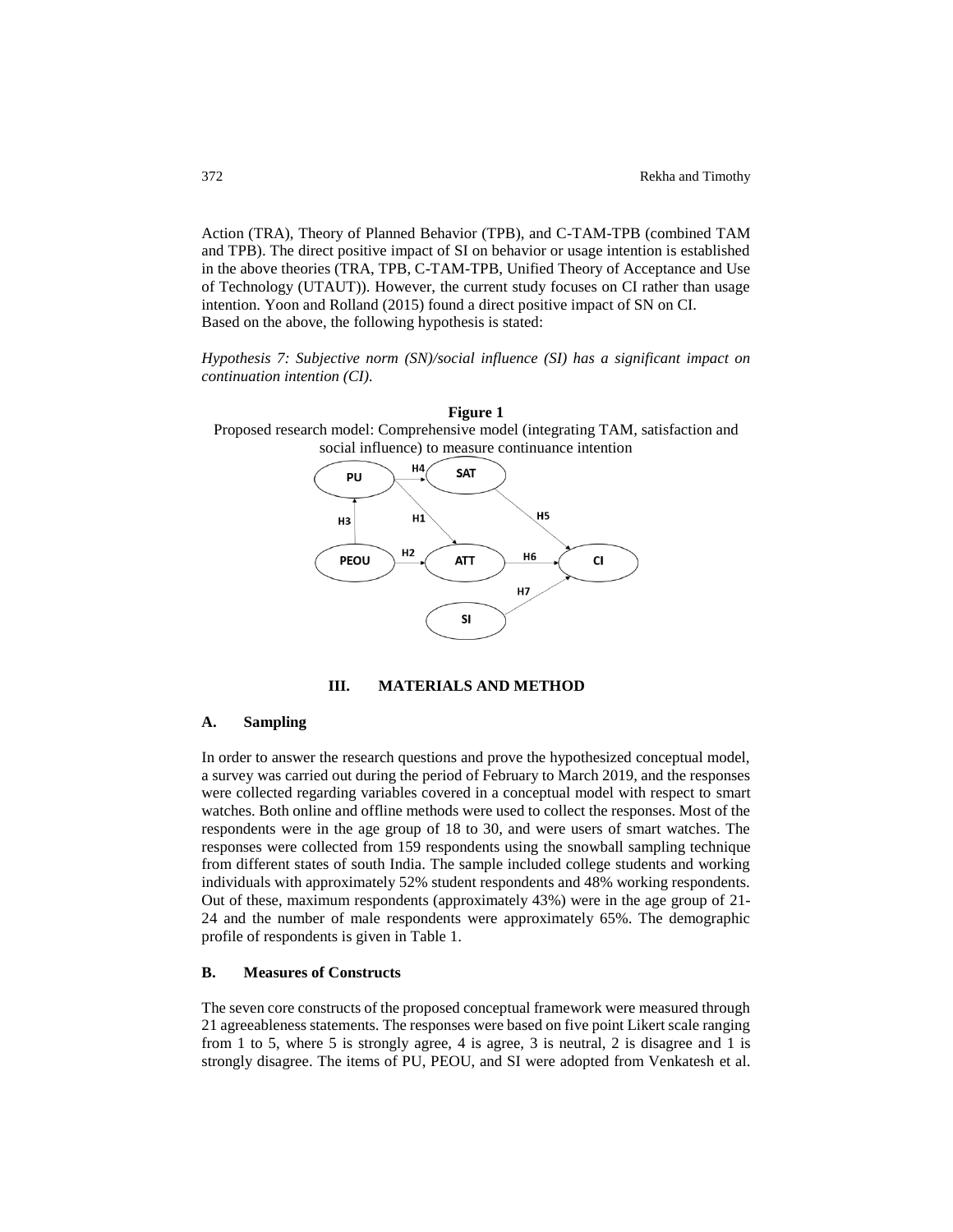(2012), items measuring CI and satisfaction from Bhattacherjee (2001), and items measuring attitude from Davis et al. (1989). The statements were adapted to fitness and wellness services of smart watches, and the data was analyzed using partial lest square (PLS) - structural equation modelling (SEM) approach using the SmartPLS software.

| Table 1<br>Demographic profile of the respondents |                   |            |  |  |  |
|---------------------------------------------------|-------------------|------------|--|--|--|
| <b>Characteristics</b>                            | Frequency (N=159) | Percentage |  |  |  |
| <b>Gender</b>                                     |                   |            |  |  |  |
| Female                                            | 56                | 35.22      |  |  |  |
| Male                                              | 103               | 64.78      |  |  |  |
| Age (in years)                                    |                   |            |  |  |  |
| $17 - 20$                                         | 20                | 12.58      |  |  |  |
| $21 - 24$                                         | 68                | 42.77      |  |  |  |
| $25 - 28$                                         | 33                | 20.75      |  |  |  |
| 29-32                                             | 9                 | 0.06       |  |  |  |
| >33                                               | 29                | 18.24      |  |  |  |
| Occupation                                        |                   |            |  |  |  |
| Student                                           | 82                | 51.57      |  |  |  |
| Employed/Working                                  | 77                | 48.43      |  |  |  |

#### **IV. RESULTS AND DISCUSSION**

#### **A. Evaluating the Reflective Measurement Model**

The reliability and validity of the constructs were measured in the following three steps: (1) internal consistency reliability, (2) convergent validity, and (3) discriminant validity. The internal consistency reliability was examined through composite reliability (CR) (see Table 2). The CR in the range of 0.7 to 0.9 is desirable (Hair et al., 2016) and all the constructs are in the given range except PU. However, as the CR was below 0.95, and the measured items were of different dimensions of the constructs, none of the two items (PU2 and PU3) were considered for elimination. The convergent validity was established through outer loading (factor loading) for indicator reliability and Average Variance Extracted (AVE) for construct validity. Items with an outer loading of greater than 0.7 were retained (Hair et al., 2016) in the construct for further analysis. The retained items in Table 2 had outer loading of greater than 0.7 except CI3, which was retained due to content validity of the item. As recommended by Hair et al. (2016), items in range of 0.4 to 0.7 may be retained if the deletion of items does not increase the CR/AVE or on the basis of content validity. The AVE was above the threshold value of 0.5, thereby confirming the construct validity. The discriminant validity was established through Heterotrait-Monotrait Ratio (HTMT). The HTMT values above 0.90 indicated a lack of discriminant validity (Hair et al., 2016). It can be seen in Table 2 that all the HTMT value of the proposed model are below the threshold value of 0.9.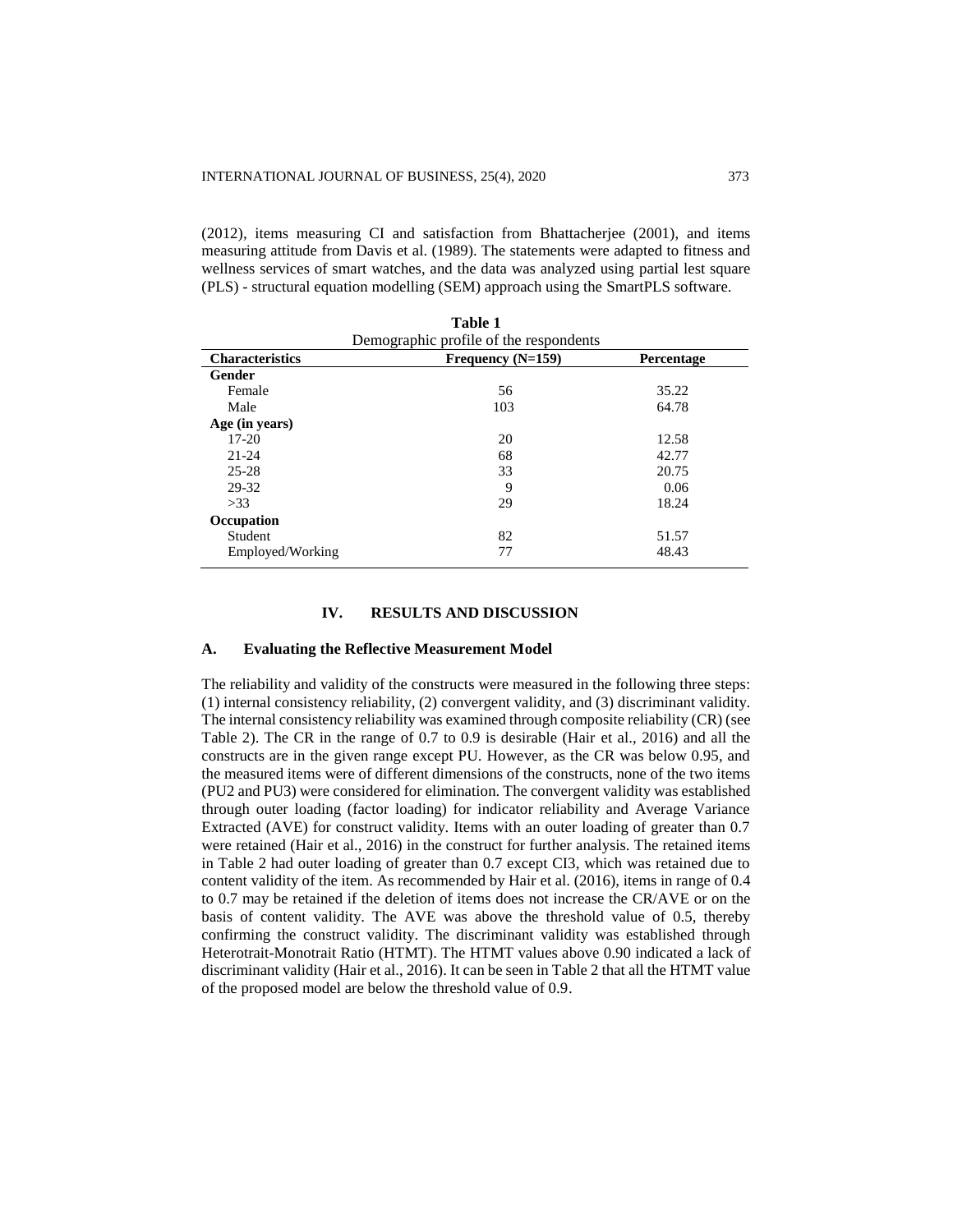| Internal consistency reliability, convergent validity, and discriminant validity |                   |         |       |                      |                                           |            |       |             |       |            |
|----------------------------------------------------------------------------------|-------------------|---------|-------|----------------------|-------------------------------------------|------------|-------|-------------|-------|------------|
| Cons-<br><b>Items</b>                                                            |                   | Factor  |       | <b>AVE</b>           | <b>Heterotrait-Monotrait Ratio (HTMT)</b> |            |       |             |       |            |
| truct                                                                            |                   | Loading | CR    |                      |                                           | <b>ATT</b> | CI    | <b>PEOU</b> | PЕ    | <b>SAT</b> |
| <b>ATT</b>                                                                       | ATT <sub>1</sub>  | 0.889   | 0.900 | 0.818                | <b>ATT</b>                                |            |       |             |       |            |
|                                                                                  | ATT <sub>2</sub>  | 0.919   |       |                      |                                           |            |       |             |       |            |
|                                                                                  | CI1               | 0.900   |       |                      |                                           |            |       |             |       |            |
| <b>CI</b>                                                                        | CI2               | 0.918   | 0.850 | 0.668                | CI                                        | 0.819      |       |             |       |            |
|                                                                                  | CI3               | 0.592   |       |                      |                                           |            |       |             |       |            |
| <b>PEOU</b>                                                                      | PEOU1             | 0.902   | 0.900 | 0.820                | <b>PEOU</b>                               | 0.811      | 0.587 |             |       |            |
|                                                                                  | PEOU <sub>2</sub> | 0.909   |       |                      |                                           |            |       |             |       |            |
| PU                                                                               | PU <sub>2</sub>   | 0.948   |       | PU<br>0.904<br>0.940 |                                           | 0.861      | 0.850 | 0.623       |       |            |
|                                                                                  | PU <sub>3</sub>   | 0.953   |       |                      |                                           |            |       |             |       |            |
| <b>SAT</b>                                                                       | SAT <sub>1</sub>  | 0.919   |       | 0.811<br>0.890       | <b>SAT</b>                                | 0.856      | 0.845 | 0.568       | 0.833 |            |
|                                                                                  | SAT <sub>5</sub>  | 0.882   |       |                      |                                           |            |       |             |       |            |
|                                                                                  | SI1               | 0.912   | 0.890 | 0.813                | SI                                        | 0.722      | 0.791 | 0.550       | 0.793 | 0.802      |
| SI                                                                               | SI <sub>2</sub>   | 0.891   |       |                      |                                           |            |       |             |       |            |

**Table 2** Internal consistency reliability, convergent validity, and discriminant validity

# **B. Evaluating the Structural Model**

The structural model was assessed for: (1) collinearity issue, (2) significance of path coefficients, (3)  $\mathbb{R}^2$  or the explanatory power of the model, (4) effect size, and (5) predictive relevance.

The independent variables were assessed for the presence of multicollinearity issue. The variance inflation factor (VIF) value of greater than 4.0 (Hair et al., 2010) indicated the presence of multicollinearity problem. The results of VIF output as shown in Table 3 confirms that the model is free from multicollinearity problem as all the VIF values are lesser than 4.0.

The  $f^2$  (effect size) value was examined to evaluate the change in  $\mathbb{R}^2$  value when a construct is omitted from the research model. The  $f^2$  of 0.02, 0.15 and 0.35 is considered small, medium and high effect size, respectively (Cohen 1988). It can be referred in Table 3 that effect size of omitting ATT, SAT and SI on CI is small; the effect size of omitting PEOU on ATT is moderate; and the effect size of omitting PEOU on PU, PU on ATT and PE on SAT is very high.

| Collinearity statistics and effect size of independent variables |       |       |       |             |                    |       |       |            |
|------------------------------------------------------------------|-------|-------|-------|-------------|--------------------|-------|-------|------------|
| <b>Collinearity Statistics</b>                                   |       |       |       |             | Effect Size $-f^2$ |       |       |            |
| <b>ATT</b>                                                       | CI    | PU    | SAT   |             | ATT                | CІ    | PU    | <b>SAT</b> |
|                                                                  | 1.923 |       |       | <b>ATT</b>  |                    | 0.088 |       |            |
| 1.372                                                            |       | 1.000 |       | <b>PEOU</b> | 0.237              |       | 0.372 |            |
| 1.372                                                            |       |       | 1.000 | PU          | 0.549              |       |       | 0.919      |
|                                                                  | 2.153 |       |       | <b>SAT</b>  |                    | 0.124 |       |            |
|                                                                  | 1.735 |       |       | SI          |                    | 0.102 |       |            |

**Table 3**

The significance of path coefficient was obtained from PLS (Partial Least Square) algorithm and results from bootstrapping on smart PLS 3.0. The *t*-statistics and significance value (p value) in Table 4 confirm that all the defined paths in the proposed research model are found to have a significant relationship with 1% significant level. The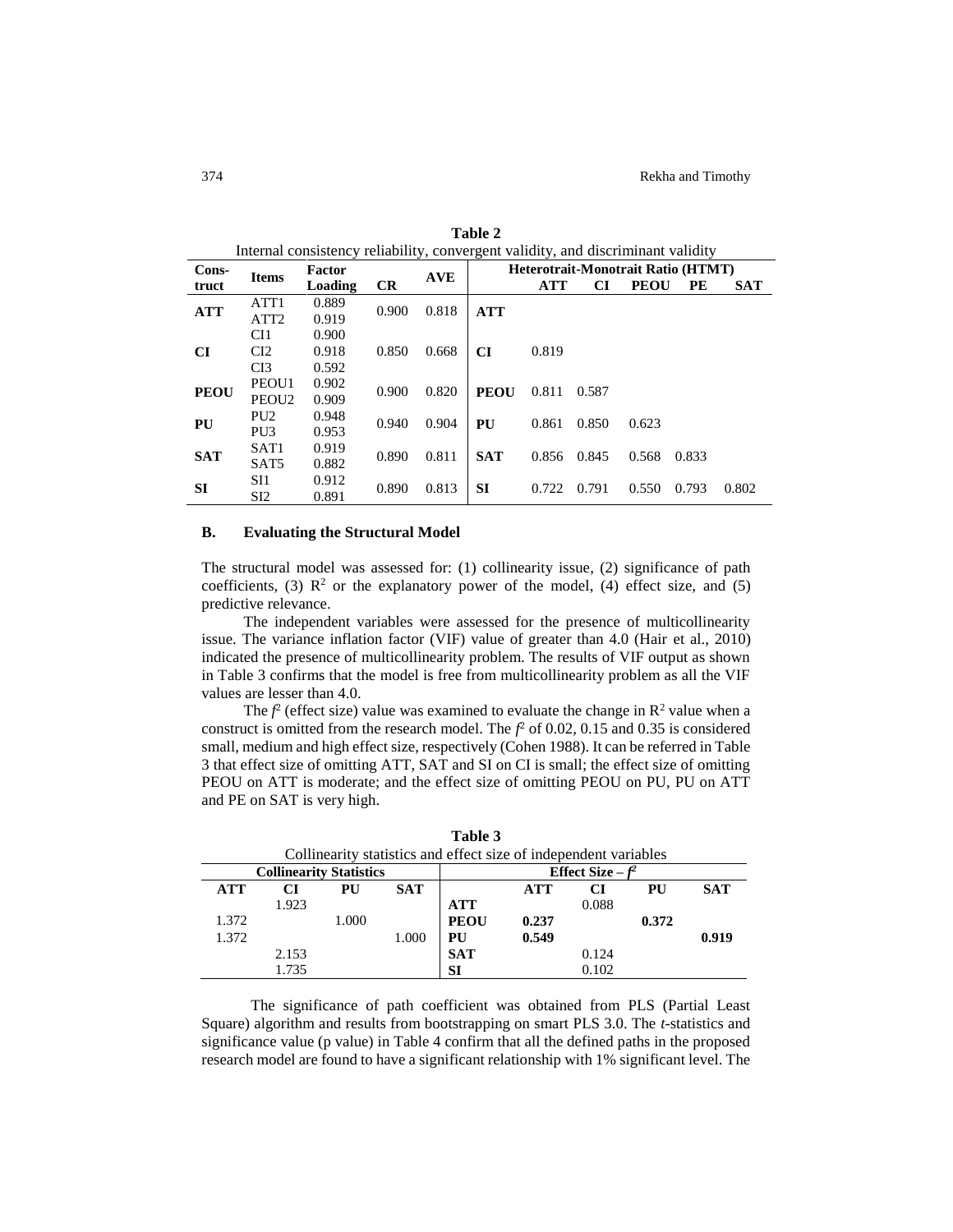structural model's explanatory power was assessed through the  $\mathbb{R}^2$  value. As shown in Table 4, the explanatory power of CI is 57.6%, indicating that ATT, SAT and SI together explain the CI to the extent of 57.6%. PEOU and PU together explain 61.5% variance in ATT; PEOU explains 27.1% of variance in PU; and 61.5% of variance in SAT is explained by PU.  $\mathbb{R}^2$  values of CI of 0.75, 0.5 and 0.25 were described as high, moderate and weak, respectively (Henseler, Ringle, and Sinkovics, 2009). For this the current model demonstrates moderate explanatory power in terms of CI, SAT and ATT.

**Table 4**

| Path analysis- results from hypothesis testing                                                                       |                        |                         |                     |                 |            |  |
|----------------------------------------------------------------------------------------------------------------------|------------------------|-------------------------|---------------------|-----------------|------------|--|
|                                                                                                                      | <b>Hypothesis</b>      | <b>Path coefficient</b> | <b>T</b> Statistics | <b>P</b> Values | Conclusion |  |
| H1                                                                                                                   | $PU \rightarrow ATT$   | 0.539                   | 7.287               | 0.000           | Supported  |  |
| H <sub>2</sub>                                                                                                       | $PEOU \rightarrow ATT$ | 0.354                   | 4.011               | 0.000           | Supported  |  |
| H <sub>3</sub>                                                                                                       | $PEOU \rightarrow PU$  | 0.521                   | 7.524               | 0.000           | Supported  |  |
| H <sub>4</sub>                                                                                                       | $PU \rightarrow SAT$   | 0.692                   | 13.481              | 0.000           | Supported  |  |
| H <sub>5</sub>                                                                                                       | $SAT \rightarrow CI$   | 0.336                   | 3.287               | 0.001           | Supported  |  |
| H <sub>6</sub>                                                                                                       | $ATT \rightarrow CI$   | 0.267                   | 3.064               | 0.002           | Supported  |  |
| H7                                                                                                                   | $SI \rightarrow CI$    | 0.274                   | 3.326               | 0.001           | Supported  |  |
| $R^2$ <sub>CI</sub> = 57.6%; $R^2$ <sub>ATT</sub> = 61.5%; $R^2$ <sub>SAT</sub> = 47.9%; $R^2$ <sub>PU</sub> = 27.1% |                        |                         |                     |                 |            |  |

Note:  $\degree p < 0.05$ ;  $\degree \degree p < 0.01$ ;  $\degree \degree p < 0.001$ 

Sample predictive relevance of the model was assessed through  $O<sup>2</sup>$  value (Geisser, 1974; Stone, 1974). The  $Q^2$  values were obtained using the blindfolding procedure on smart PLS. The  $Q<sup>2</sup>$  value, which is greater than zero, indicates the predictive relevance of the construct, and the value below indicates a lack of predictive relevance (Hair et al., 2016). The  $Q^2$  value for all dependent constructs are above the value zero (see Table 5) indicating predictive relevance of the model. The consolidated result of the significance of path coefficients, *t*-statistics and effect size along with each hypothesis is presented in Figure 2 below.

# **C. Direct, Indirect and Total Effect**

Indirect and specific indirect effect on the dependent variables in the research model were tested, and the results in Table 6 confirm the presence of indirect effect of PEOU on CI, PU on CI, PEOU on ATT and PEOU on SAT. The indirect impact of PEOU on CI is mediated through ATT (β=0.095, t= 2.503), through PE and SAT (β=0.121, t= 2.595), and through PU and ATT ( $\beta$ =0.075, t= 2.507), accounting for a total indirect effect of 0.291. Even PU is found to have an indirect effect on CI, which is mediated through ATT ( $\beta$ =0.144, t= 2.663) and SAT ( $\beta$ =0.233, t= 2.875), accounting for a total indirect effect of 0.377. PEOU is also found to have an indirect impact on ATT and SAT. The indirect effect of PEOU on ATT is mediated through PU ( $\beta$ =0.281, t= 6.208); and the indirect effect of PEOU on SAT is mediated through PE ( $\beta$ =0.360, t= 5.896). The specific indirect effect results obtained from complete bootstrap results confirm the significance of specific indirect effect on the dependent variables. This confirms that the  $R<sup>2</sup>$  of dependent variables is explained not only by the direct impact of dependent variables but also by other variables in the research model. The  $R^2$  in CI is explained by PEOU and PU along with the dependent variables; and the variance in ATT and SAT is explained by PEOU along with their respective dependent variables defined in the model.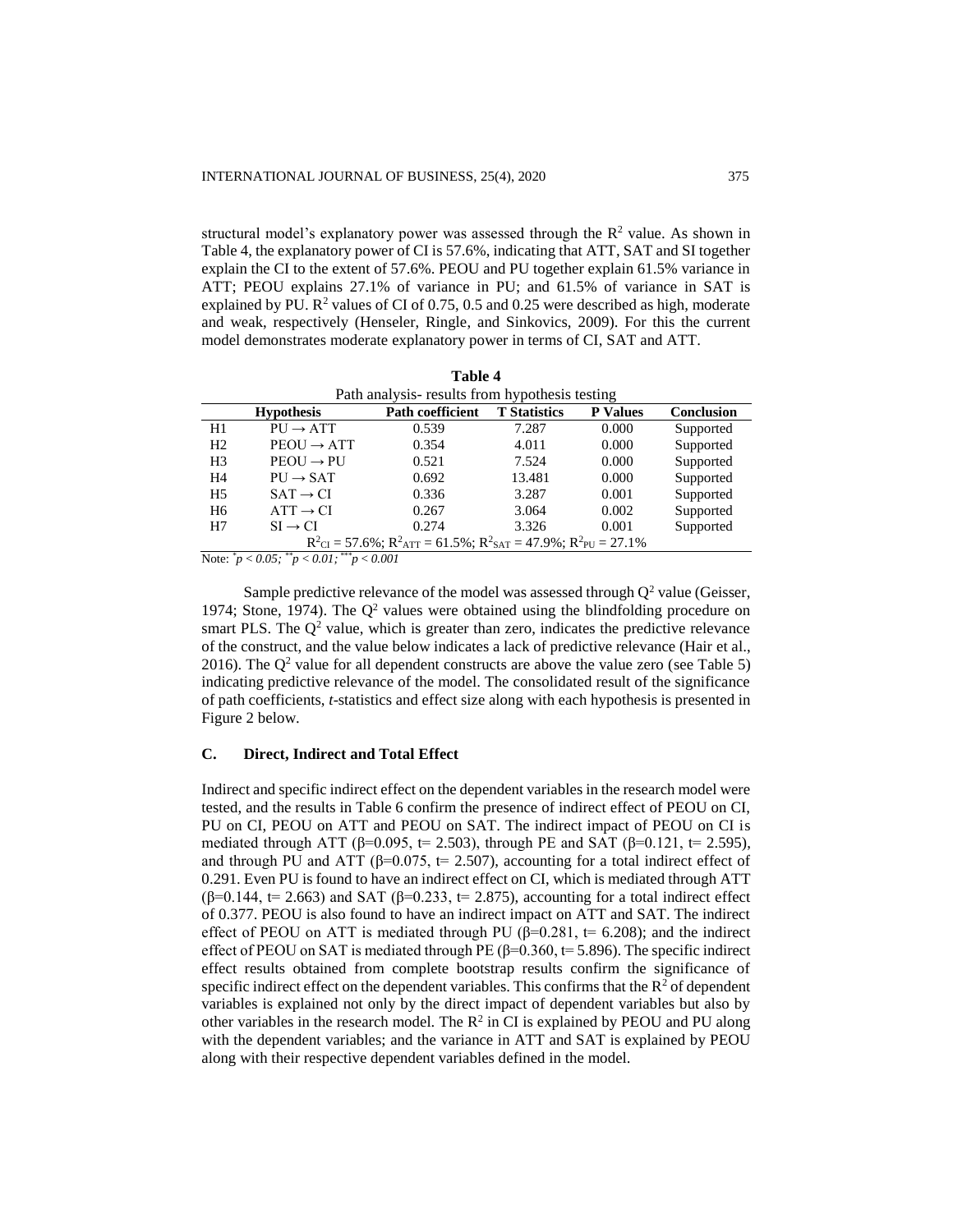| $Q2$ values to measure the predictive relevance |         |         |                             |  |  |
|-------------------------------------------------|---------|---------|-----------------------------|--|--|
|                                                 | SSO     | SSE     | 0 <sup>2</sup> (=1-SSE/SSO) |  |  |
| <b>ATT</b>                                      | 318,000 | 167.958 | 0.472                       |  |  |
| СI                                              | 477.000 | 310.742 | 0.349                       |  |  |
| PU                                              | 318,000 | 244.875 | 0.230                       |  |  |
| <b>SAT</b>                                      | 318,000 | 200.815 | 0.369                       |  |  |

**Table 5**

Note: SSE: squared prediction error; SSO: squared observations





Notes: N=159. Standardized path coefficients (\*p < 0.05; \*\*p < 0.01; \*\*\*p < 0.001), in parentheses are *t*-statistics;  $f^2$  of 0.02, 0.15 and 0.35 respectively is considered small, medium and high effect size (Cohen, 1988).

**Table 6** Results of direct, indirect, specific indirect and total effect

| <b>Direct</b><br>Path                                                                                  |                          | <b>Indirect</b><br><b>Specific Indirect effect</b> |                                                      |            | <b>Total</b>  |
|--------------------------------------------------------------------------------------------------------|--------------------------|----------------------------------------------------|------------------------------------------------------|------------|---------------|
|                                                                                                        | effect                   | effect                                             | Path                                                 | ß          | <b>Effect</b> |
|                                                                                                        |                          |                                                    | $PEOU \rightarrow PU \rightarrow ATT \rightarrow CI$ | $0.075*$   |               |
| $PEOU \rightarrow CI$                                                                                  |                          | $0.291***$                                         | $PEOU \rightarrow ATT \rightarrow CI$                | $0.095*$   | $0.291***$    |
|                                                                                                        |                          |                                                    | $PEOU \rightarrow PU \rightarrow SAT \rightarrow CI$ | $0.121***$ |               |
| $PU \rightarrow CI$                                                                                    |                          | $0.377***$                                         | $PU \rightarrow ATT \rightarrow CI$                  | $0.144***$ | $0.377***$    |
|                                                                                                        |                          |                                                    | $PU \rightarrow SAT \rightarrow CI$                  | $0.233**$  |               |
| $SAT \rightarrow CI$                                                                                   | $0.336**$                |                                                    |                                                      |            | $0.336**$     |
| $ATT \rightarrow CI$                                                                                   | $0.267**$                |                                                    |                                                      |            | $0.267**$     |
| $SI \rightarrow CI$                                                                                    | $0.274***$               |                                                    |                                                      |            | $0.274**$     |
| $PEOU \rightarrow ATT$                                                                                 | $0.354***$               | $0.281***$                                         | $PEOU \rightarrow PU \rightarrow ATT$                | $0.281***$ | $0.635***$    |
| $PU \rightarrow ATT$                                                                                   | $0.539***$               |                                                    |                                                      |            | $0.539***$    |
| $PEOU \rightarrow SAT$                                                                                 |                          | $0.360***$                                         | $PEOU \rightarrow PU \rightarrow SAT$                | $0.360***$ | $0.360***$    |
| $PU \rightarrow SAT$                                                                                   | 0.692                    |                                                    |                                                      |            | $0.692***$    |
| $PEOU \rightarrow PU$<br>$\mathbf{r}$ $\mathbf{r}$ $\mathbf{r}$ $\mathbf{r}$ $\mathbf{r}$ $\mathbf{r}$ | $0.521***$<br>$0.01$ *** |                                                    |                                                      |            | $0.521***$    |

Note: *\*p* < *0.05; \*\*p* < *0.01; \*\*\*p* < *0.001*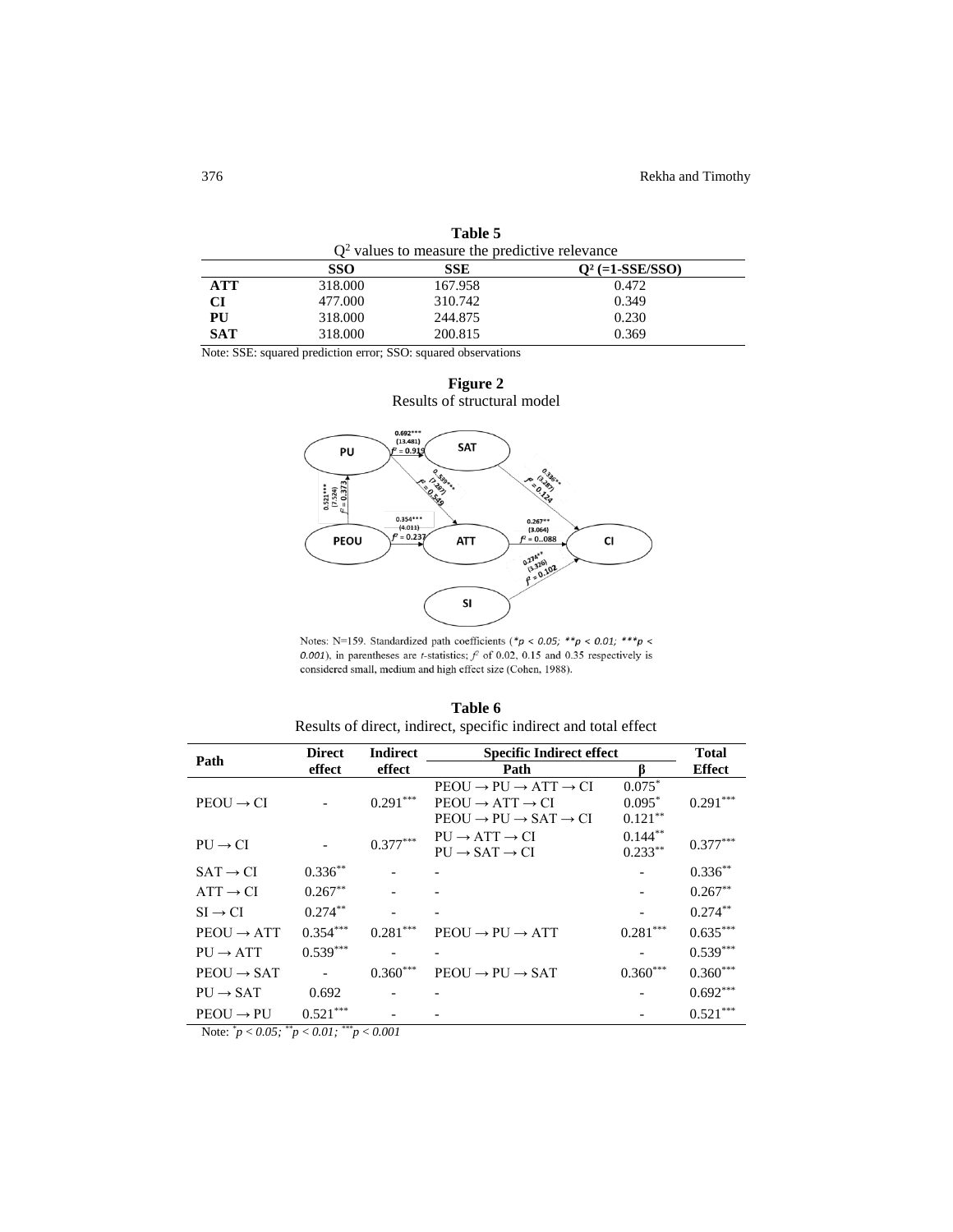# **D. Student Respondents vs. Working Respondents: Testing for Path Coefficient Difference**

SmartPLS was used for multi-group analysis to examine if there was a significant difference between student and working respondent's path coefficients. Partial Least Square Multi-group analysis (PLS-MGA), a non-parametric test was used to identify the significant difference between the two groups. The result is said to be statistically significant if the p-value is lesser than 0.5 or greater than 0.95 (Sarstedt, Henseler, and Ringle, 2011). It was found that only two paths were statistically significant i.e., SI on CI and PU on SAT (see Table. 7) leading to a conclusion that there is a significant moderating effect of respondent type between SI to CI and PU to SAT.

| Student respondents vs. Working respondents, testing for path coefficient unference                                                      |                               |                      |  |  |  |  |
|------------------------------------------------------------------------------------------------------------------------------------------|-------------------------------|----------------------|--|--|--|--|
| Path                                                                                                                                     | <b>Path Coefficients-diff</b> | <i>p</i> -Value      |  |  |  |  |
|                                                                                                                                          | $(GROUP 1 - GROUP 2)$         | (GROUP 1 vs GROUP 2) |  |  |  |  |
| $PU \rightarrow ATT$                                                                                                                     | 0.010                         | 0.455                |  |  |  |  |
| $PEOU \rightarrow ATT$                                                                                                                   | 0.089                         | 0.691                |  |  |  |  |
| $PEOU \rightarrow PU$                                                                                                                    | 0.207                         | 0.918                |  |  |  |  |
| $PU \rightarrow SAT$                                                                                                                     | 0.209                         | 0.965                |  |  |  |  |
| $SAT \rightarrow CI$                                                                                                                     | 0.310                         | 0.928                |  |  |  |  |
| $ATT \rightarrow CI$                                                                                                                     | 0.129                         | 0.747                |  |  |  |  |
| $SI \rightarrow CI$                                                                                                                      | 0.409                         | 0.017                |  |  |  |  |
| $\mathbf{M}$ another $\mathbf{G}$ , $\mathbf{H}$ are $\mathbf{H}$ another $\mathbf{M}$ and $\mathbf{H}$ are $\mathbf{H}$ as $\mathbf{H}$ |                               |                      |  |  |  |  |

**Table 7** Student respondents vs. working respondents: testing for path coefficient difference

Note: GROUP 1: Student respondent group; GROUP 2: Working Respondent group

Further, upon analyzing the bootstrapping results of both the groups, it was seen that path coefficient of SI on CI is significant and the strongest indicator of CI ( $t = 3.652$ ) was in the student respondent group. In addition, path coefficient of SI on CI is insignificant in the working respondent group, and the strongest indicator of CI was SAT  $(t = 2.849)$ . This implies that SI plays a major role in CI to use smartwatches for student respondents who are below the age 24. However, SAT obtained from smartwatches leads to CI among the working respondents who are mostly above the age 24.

## **V. DISCUSSION**

Wearable devices like fitness trackers and smart watches are gaining popularity among the younger generations, who are health conscious. The rapid growth in the number of users of fitness device has paved the way for this research. The main aim of the proposed work was to find determinants of CI by integrating the TAM constructs with satisfaction and social influence. The research model had seven paths indicating seven hypotheses. The model explains the explanatory power of four dependent variables: (1) impact of SAT, ATT and SI on CI, (2) impact of PU on SAT, (3) impact of PU and PEOU on ATT, and (4) impact of PEOU on PU. The results confirm the significant impact of all defined paths in the research model, thereby leading to acceptance of all the seven hypotheses. The antecedents of CI explain 57.6% variance, while PU and PEOU together explain 61.5% variance in ATT, whereas PU explains 47.9% variance in satisfaction, and PEOU explains 27.1% variance in PU. The results are in line with the findings of the previous studies, stating that PU has a significant impact on SAT. The impact of PEOU on PU is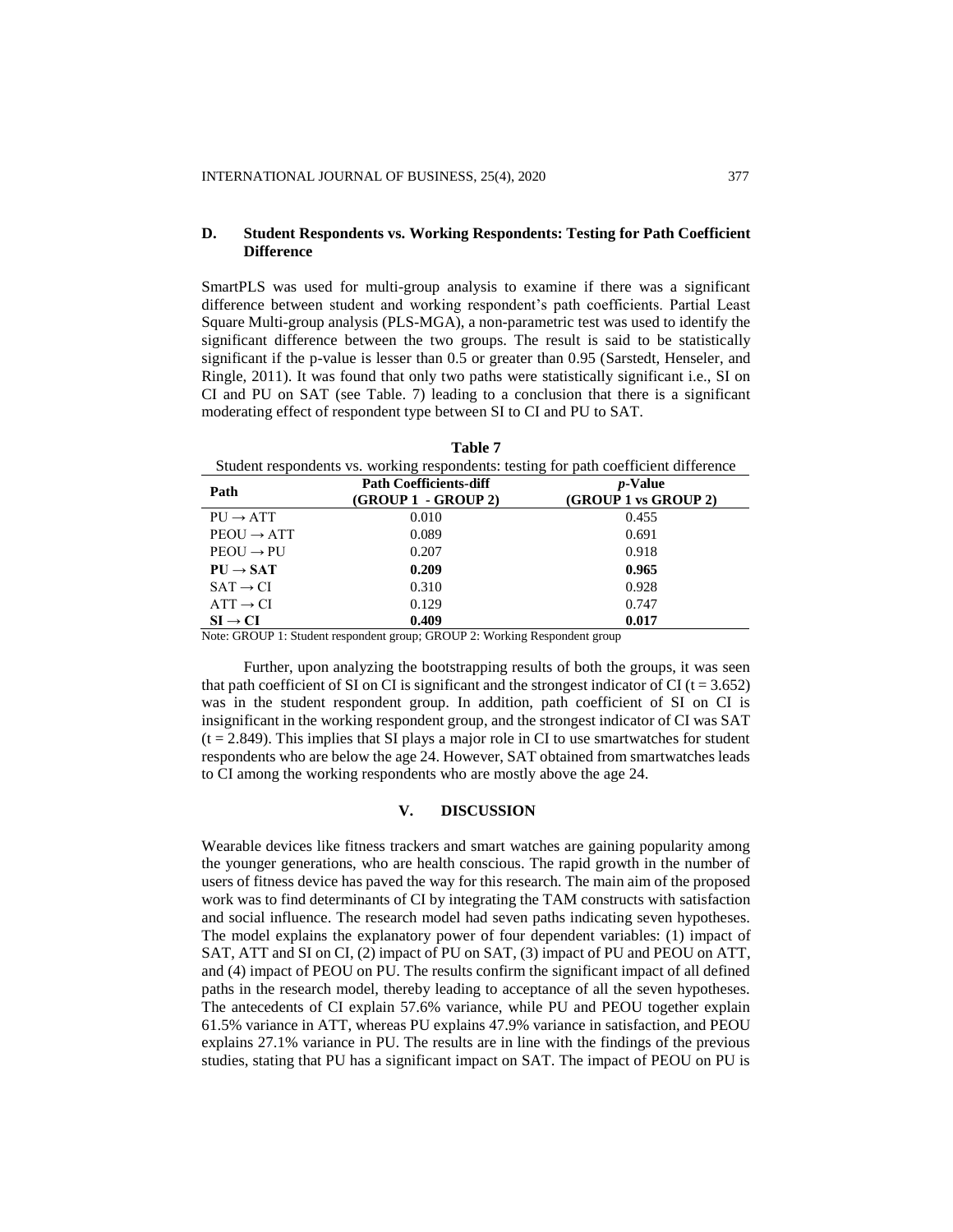significant, which was confirmed by the TAM model and several past studies. PU and PEOU have a significant impact on ATT, which was also confirmed by Hsu and Chang (2013). All the three antecedents (SAT, ATT and SI) were found to have a significant impact on CI. The significant impact of SAT on CI is confirmed by Ofori et al. (2016), Chen et al. (2009), Kim et al. (2016), Ho (2010), Yoon and Rolland (2015), and Bhattacherjee (2001). The significant relationship between ATT and CI is confirmed by Hsu and Chang (2013), Wu and Chen (2017), and Ho (2010). It can be inferred from the results that higher the belief of the user regarding the usefulness of the smart watch, higher will be the satisfaction. The usefulness and ease of use of smart watches lead to a positive attitude of the user towards smart watches, with a positive attitude towards the device, satisfied with its performance, along with positive influence of people around them, they will continue to use the device.

The model also found the significant indirect effect of PEOU (mediated through ATT, PU and ATT, PU and SAT) on CI; PU (mediated through attitude) on CI, PEOU (mediated through PU) on ATT, and PEOU (mediated through PU) on SAT. The findings of an indirect effect of PEOU on ATT, mediated through PU is in line with results of TAM, Praveena and Thomas (2014), Wu and Chen (2017) and many other researchers. This indicates that the user considers usefulness of the device in forming an attitude towards smart watches. The findings of an indirect effect of PEOU on SAT, mediated through PU is confirmed by Ofori et al. (2016). However, the direct effect of PU (β=0.692) on SAT is more profound than the indirect effect of PEOU (β=0.360) on SAT, indicating that usefulness or performance of the device plays a major role in user satisfaction. Wang et al. (2016) and Al-Maghrabi (2011) found the indirect effect of PE on CI. Lee (2010) confirmed the indirect effect of PE on CI through ATT and SAT. The current study also found ATT and SAT mediating the impact of PU on CI. However, the indirect effect of PU on CI is more profound through SAT (β = 0.233) than with ATT (β =0.144). Wangpipatwong et al. (2008) confirmed the indirect effect of PEOU on CI through PU. The current study also found the indirect effect of PEOU on CI mediated through PU & ATT; and PU & SAT. The indirect effect of PEOU on CI through PU and SAT ( $\beta$ =0.121) is more profound than the indirect effect of PEOU on CI through PU and ATT ( $\beta$ =0.075). However, both the paths, indicating the indirect effect of PEOU on CI, have PE in common, indicating that marketing a device that requires less effort to use will enhance the performance of the device, thereby increasing the probability of CI to use the device.

In order for smart watches to sustain in the market, users are required to continue using the device. Therefore, the current research model takes into account the CI instead of adoption. The results imply that the manufacturers/marketers of smart watches have to make the device convenient for the users to meet their requirements and demonstrate it to the prospective buyers in order to ensure they purchase and continue to use it over a long period.

# **VI. CONCLUSION**

The findings of the proposed research model are in line with the original TAM, PU and PEOU, which were found to be significant indicators of ATT, and ATT in turn was seen to be significantly influencing CI of smart watch users. The past research findings confirm the significant impact of PU on SAT and that CI is significantly predicted by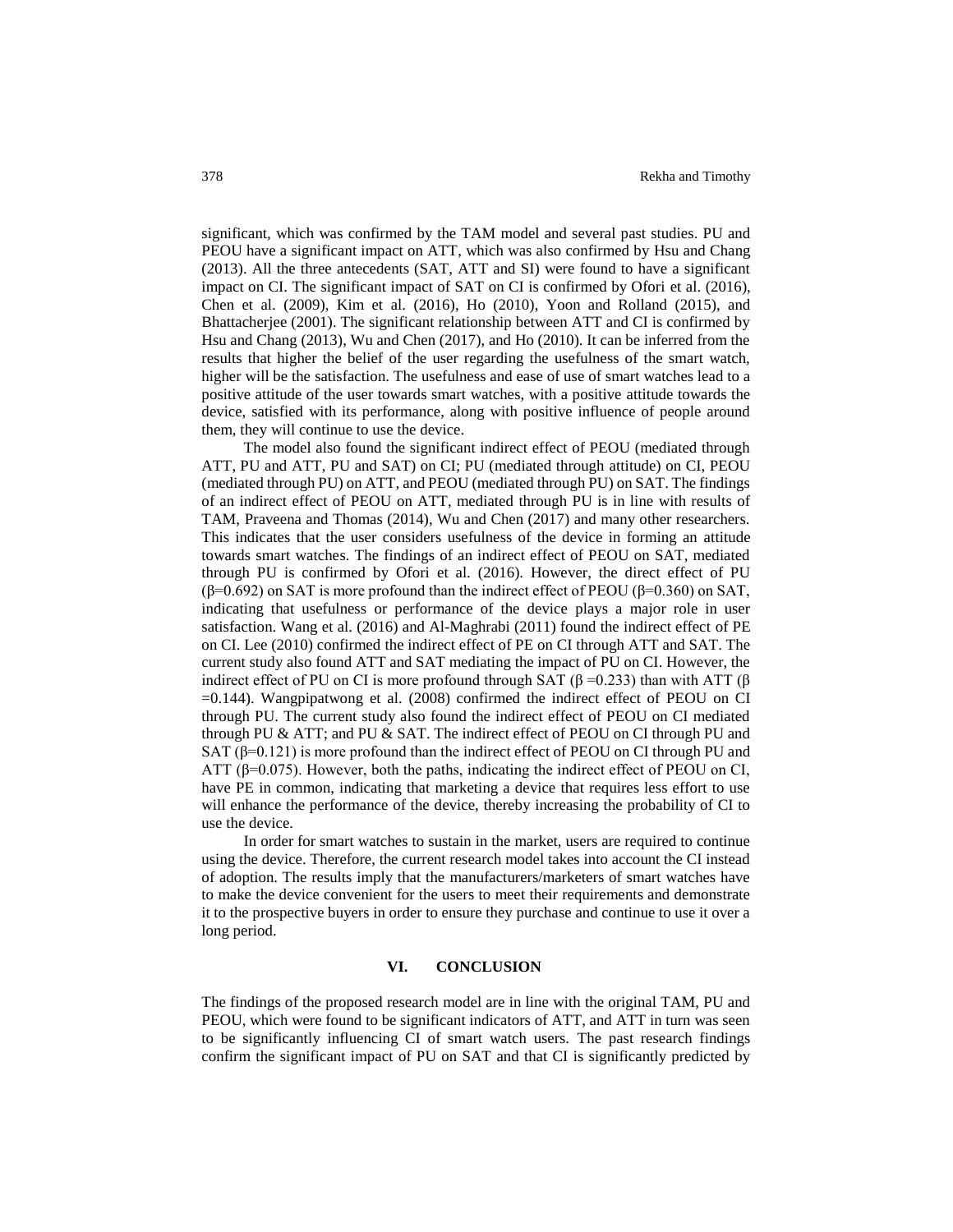SAT, ATT and SI. The results also confirmed the significant indirect effect of PEOU and PU on CI, PEOU on SAT and on ATT. Based on the empirical findings, it may be concluded that the CI to use smart watches is directly determined by SAT, ATT and SI. ATT is directly explained by PU and PEOU; and SAT is directly explained by PU. The moderate or the above average explanatory power of the model confirms the application of the proposed model to understand the determinants of CI to use smart watches.

#### **REFERENCES**

- Al-Maghrabi, T., C. Dennis, S.V. Halliday, and A. Bin Ali, 2011, "Determinants of Customer Continuance Intention of Online Shopping", *International Journal of Business Science and Applied Management*, *6*(1), 41-66.
- Bhattacherjee, A, 2001, "Understanding Information Systems Continuance: An Expectation-Confirmation Model", *MIS quarterly*, 351-370.
- Chang, H. S., S.C. Lee, and Y.G. Ji, 2016, "Wearable Device Adoption Model with TAM and TTF", International *Journal of Mobile Communications*, *14*(5), 518-537.
- Chen, S. C., H.H. Chen, and M.F. Chen, 2009, "Determinants of Satisfaction and Continuance Intention towards Self-Service Technologies", *Industrial Management and Data Systems*, *109*(9), 1248-1263.
- Choi, J., and S. Kim, 2016, "Is the Smartwatch an IT Product or a Fashion Product? A Study on Factors Affecting the Intention to use Smartwatches", *Computers in Human Behavior*, *63*, 777-786.
- Chong, A. Y. L., 2013, "Understanding Mobile Commerce Continuance Intentions: An Empirical Analysis of Chinese Consumers", *Journal of Computer Information Systems*, *53*(4), 22-30.
- Chuah, S. H. W., P.A. Rauschnabel, N. Krey, B. Nguyen, T. Ramayah, and S. Lade, 2016, "Wearable Technologies: The Role of Usefulness and Visibility in Smartwatch Adoption", *Computers in Human Behavior*, *65*, 276-284.
- Cohen, J., 1988, *Statistical Power Analysis for the Behavioral Sciences*. L. Erlbaum Associates, Hillsdale, NJ.
- Davis, F. D., R.P. Bagozzi, and P.R. Warshaw, 1989, "User Acceptance of Computer Technology: A Comparison of Two Theoretical Models", *Management Science*, *35*(8), 982-1003.
- Davis, F. D., 1989, "Perceived Usefulness, Perceived Ease of Use, and User Acceptance of Information Technology", *MIS Quarterly*, 13(3), 319-340.
- Draper, S., 2018, "Wearable Device Sales Will Grow 26 Percent Worldwide in 2019," [https://www.wearable-technologies.com/2018/12 /wearable-device-sales-will-grow-](https://www.wearable-technologies.com/2018/12%20/wearable-device-sales-will-grow-26-percent-worldwide-in-2019-says-research-company-gartner/)[26-percent-worldwide-in-2019-says-research-company-gartner/](https://www.wearable-technologies.com/2018/12%20/wearable-device-sales-will-grow-26-percent-worldwide-in-2019-says-research-company-gartner/)
- Fishbein, M., and I. Ajzen, 1975, *Belief, Attitude, and Behavior: An Introduction to Theory and Research*. Reading, Mass.: Addison Wesley.
- Gartner, 2018. "Gartner Says Worldwide Wearable Device Sales to Grow 26 Percent in 2019," November 29, 2018, [https://www.gartner.com/en/newsroom/press-releases](https://www.gartner.com/en/newsroom/press-releases%20/2018-11-29-gartner-says-worldwide-wearable-device-sales-to-grow-)  [/2018-11-29-gartner-says-worldwide-wearable-device-sales-to-grow-](https://www.gartner.com/en/newsroom/press-releases%20/2018-11-29-gartner-says-worldwide-wearable-device-sales-to-grow-)
- Geisser, S., 1974, "A Predictive Approach to the Random Effect Model", *Biometrika*, *61*(1), 101-107.
- Hair Jr, J.F., G.T.M Hult, C. Ringle, and M. Sarstedt, 2016, *A Primer on Partial Least Squares Structural Equation Modeling (PLS-SEM)*. Sage Publications.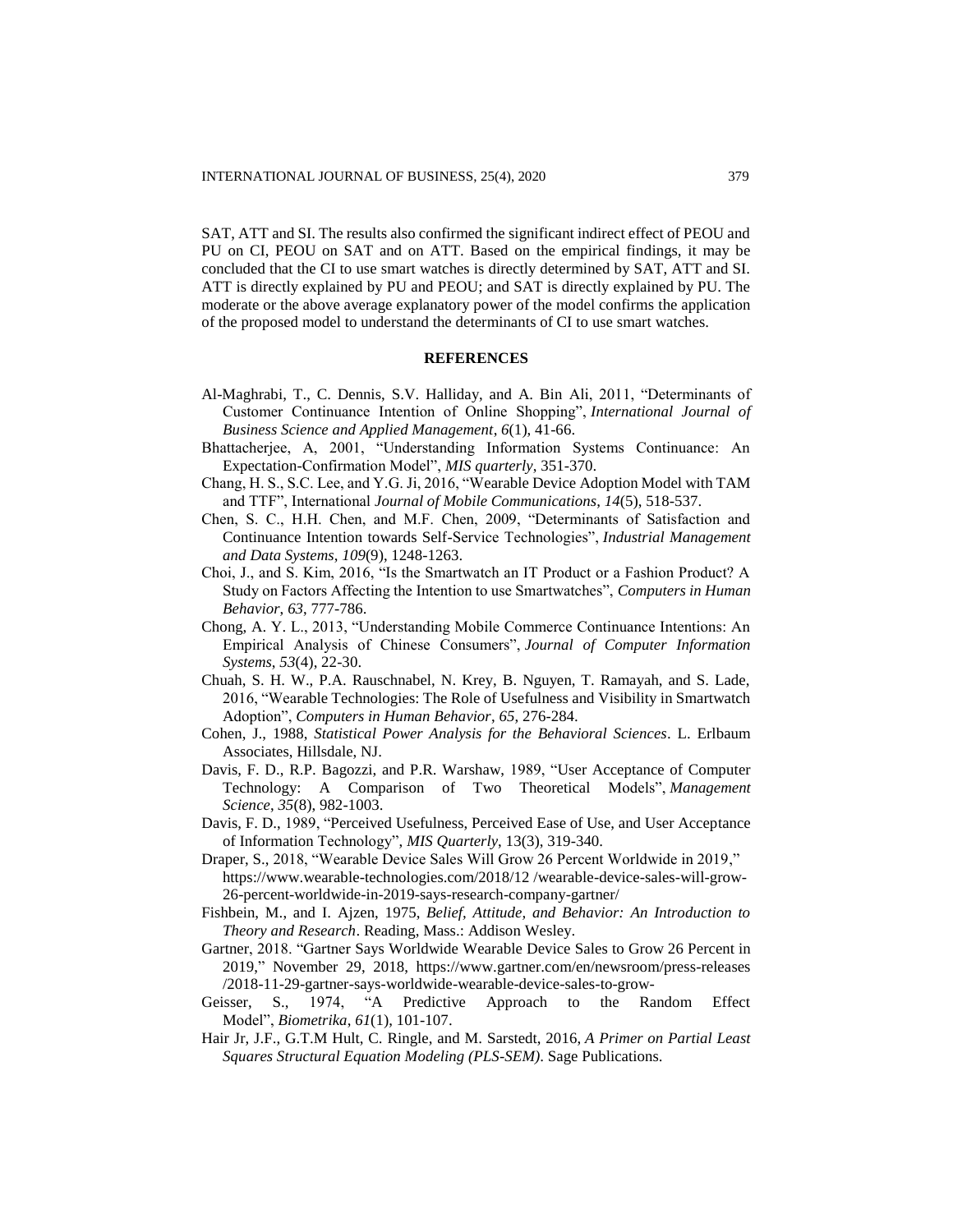- Hair, J.F., W.C. Black, B.J. Babin, and R.E. Anderson, 2010, *Multivariate Data Analysis*. Englewood Cliffs, NJ: Prentice Hall.
- Henseler, J., C.M. Ringle, and R.R. Sinkovics, 2009, "The Use of PLS Path Modeling in International Marketing", *Advances in International Marketing*, 277-319.
- Ho, C. H., 2010, "Continuance Intention of E-Learning Platform: Toward an Integrated Model", *International Journal of Electronic Business Management*, *8*(3), 206-215.
- Hong, S., J.Y. Thong, and K.Y. Tam, 2006, "Understanding Continued Information Technology Usage Behavior: A Comparison of Three Models in the Context of Mobile Internet", *Decision Support Systems*, *42*(3), 1819-1834.
- Hsu, H.H., and Y.Y. Chang, 2013, "Extended TAM Model: Impacts of Convenience on Acceptance and use of Moodle", *US-China Education Review A*, *3*(4), 211-218.
- Kim, K., J. Hwang, H. Zo, and H. Lee, 2016, "Understanding Users' Continuance Intention toward Smartphone Augmented Reality Applications", *Information Development*, *32*(2), 161-174.
- Kim, T., and W. Chiu, 2019, "Consumer Acceptance of Sports Wearable Technology: The Role of Technology Readiness", *International Journal of Sports Marketing and Sponsorship*, *20*(1), 109-126.
- Krey, N., S.H.W. Chuah, T. Ramayah, and P.A. Rauschnabel, 2019, "How Functional and Emotional Ads Drive Smartwatch Adoption: The Moderating Role of Consumer Innovativeness and Extraversion", *Internet Research*, 29(3), 578-602.
- Lee, M.C., 2010, "Explaining and Predicting Users' Continuance Intention toward E-Learning: An Extension of the Expectation–Confirmation Model", *Computers and Education*, *54*(2), 506-516.
- Mehdi, M., and A. Alharby, 2016, "Purpose, Scope, and Technical Considerations of Wearable Technologies", *Wearable Technologies: Concepts, Methodologies, Tools, and Applications*, 1-19, IGI Global.
- Nugroho, J., and K.A. Beilharz, 2010, "Understanding and Evaluating User Centred Design in Wearable Expressions", *NIME*, 327-330.
- Nunes, G.S., and E.J.M. Arruda Filho, 2018, "Consumer Behavior Regarding Wearable Technologies: Google Glass", *Innovation and Management Review*, *15*(3), 230-246.
- Ofori, K.S., O. Larbi-Siaw, E. Fianu, R.E. Gladjah, and E.O.Y. Boateng, 2016, "Factors Influencing the Continuance use of Mobile Social Media: The Effect of Privacy Concerns", *Journal of Cyber Security and Mobility*, *4*(3), 105-124.
- Oliver, R.L., 1980, "A Cognitive Model of the Antecedents and Consequences of Satisfaction Decisions", *Journal of Marketing Research*, *17*(4), 460-469.
- Oliver, R.L., 1981, "Measurement and Evaluation of Satisfaction Processes in Retail Settings", *Journal of Retailing*. 57(3), 25–48.
- Pal, D., S. Funilkul, and V. Vanijja, 2018, "The Future of Smartwatches: Assessing the End-Users' Continuous Usage Using an Extended Expectation-Confirmation Model." *Universal Access in the Information Society*, 1-21.
- Praveena, K., and S. Thomas, 2014, "Continuance Intention to use Facebook: A Study of Perceived Enjoyment and TAM", *International Journal of Industrial Engineering and Management Science*, *4*(1), 24-29.
- Roca, J.C., and M. Gagné, 2008, "Understanding E-Learning Continuance Intention in the Workplace: A Self-Determination Theory Perspective", *Computers in Human Behavior*, *24*(4), 1585-1604.